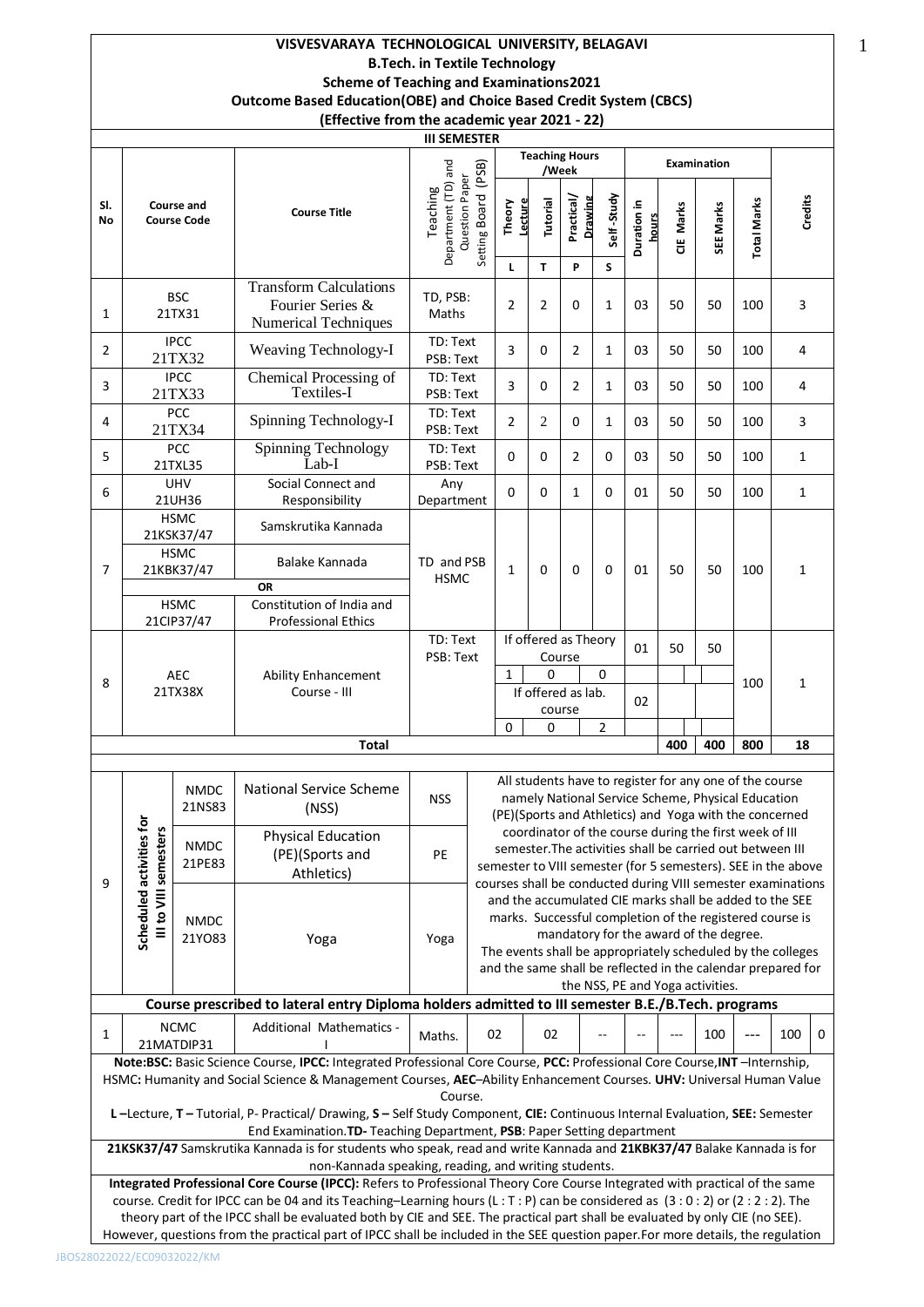governing the Degree of Bachelor of Engineering /Technology (B.E./B.Tech.) 2021-22 may be referred.

**21INT49Inter/Intra Institutional Internship**: All the students admitted to engineering programs under the lateral entry category shall have to undergo a mandatory 21INT49 Inter/Intra Institutional Internshipof 03 weeks during the intervening period of III and IV semesters. The internship shall be slated for CIE only and will not have SEE. The letter grade earned through CIE shall be included in the IV semester grade card.The internship shall be considered as a head of passing and shall be considered for vertical progression and for the award of degree. Those, who do not take up / complete the internship shall be declared fail and shall have to complete during subsequently after satisfying the internship requirements. The faculty coordinator or mentor shall monitor the students' internship progress and interact with them for the successful completion of the internship.

### **Non–credit mandatory courses (NCMC): (A)Additional Mathematics I and II:**

**(1)**These courses are prescribed for III and IV semesters respectively to lateral entry Diploma holders admitted to III semester of B.E./B.Tech., programs. They shall attend the classes during the respective semesters to complete all the formalities of the course and appear for the Continuous Internal Evaluation (CIE). In case, any student fails to register for the said course/fails to secure the minimum 40 % of the prescribed CIE marks, he/she shall be deemed to have secured an F grade. In such a case, the student has to fulfill the course requirements during subsequent semester/s to earn the qualifying CIE marks. These courses are slated for CIE only and have no SEE.

**(2)**Additional Mathematics I and II shall not be considered for vertical progression as well as for the calculation of SGPA and CGPA, but completion of the courses shall be mandatory for the award of degree.

**(3)**Successful completion of the coursesAdditional Mathematics I and IIshall be indicated as satisfactory in the grade card. Noncompletion of the coursesAdditional Mathematics I and IIshall be indicated as Unsatisfactory.

## **(B) National Service Scheme/Physical Education (Sport and Athletics)/ Yoga:**

**(1)** Securing 40 % or more in CIE,35 % or more marks in SEE and 40 % or more in the sum total of CIE + SEE leads to successful completion of the registered course.

**(2)** In case, students fail to secure 35 % marks in SEE, they has to appear for SEE during the subsequent examinations conducted by the University.

**(3)**In case, any student fails to register for NSS, PE or Yoga/fails to secure the minimum 40 % of the prescribed CIE marks, he/she shall be deemed to have not completed the requirements of the course. In such a case, the student has to fulfill the course requirements during subsequent semester/s to earn the qualifying CIE marks.

**(4)** Successful completion of the course shall be indicated as satisfactory in the grade card. Non-completion of the course shall be indicated as Unsatisfactory.

**(5)**These coursesshall not be considered for vertical progression as well as for the calculation of SGPA and CGPA, but completion of the courses shall be mandatory for the award of degree.

| <b>Ability Enhancement Course - III</b> |         |                                           |  |  |  |  |  |  |
|-----------------------------------------|---------|-------------------------------------------|--|--|--|--|--|--|
| 21XX381                                 | 21TX383 | Introduction to Polymers                  |  |  |  |  |  |  |
| 21XX382                                 | 21TX384 | Identification of Fibres & Fibre Mixtures |  |  |  |  |  |  |
|                                         |         |                                           |  |  |  |  |  |  |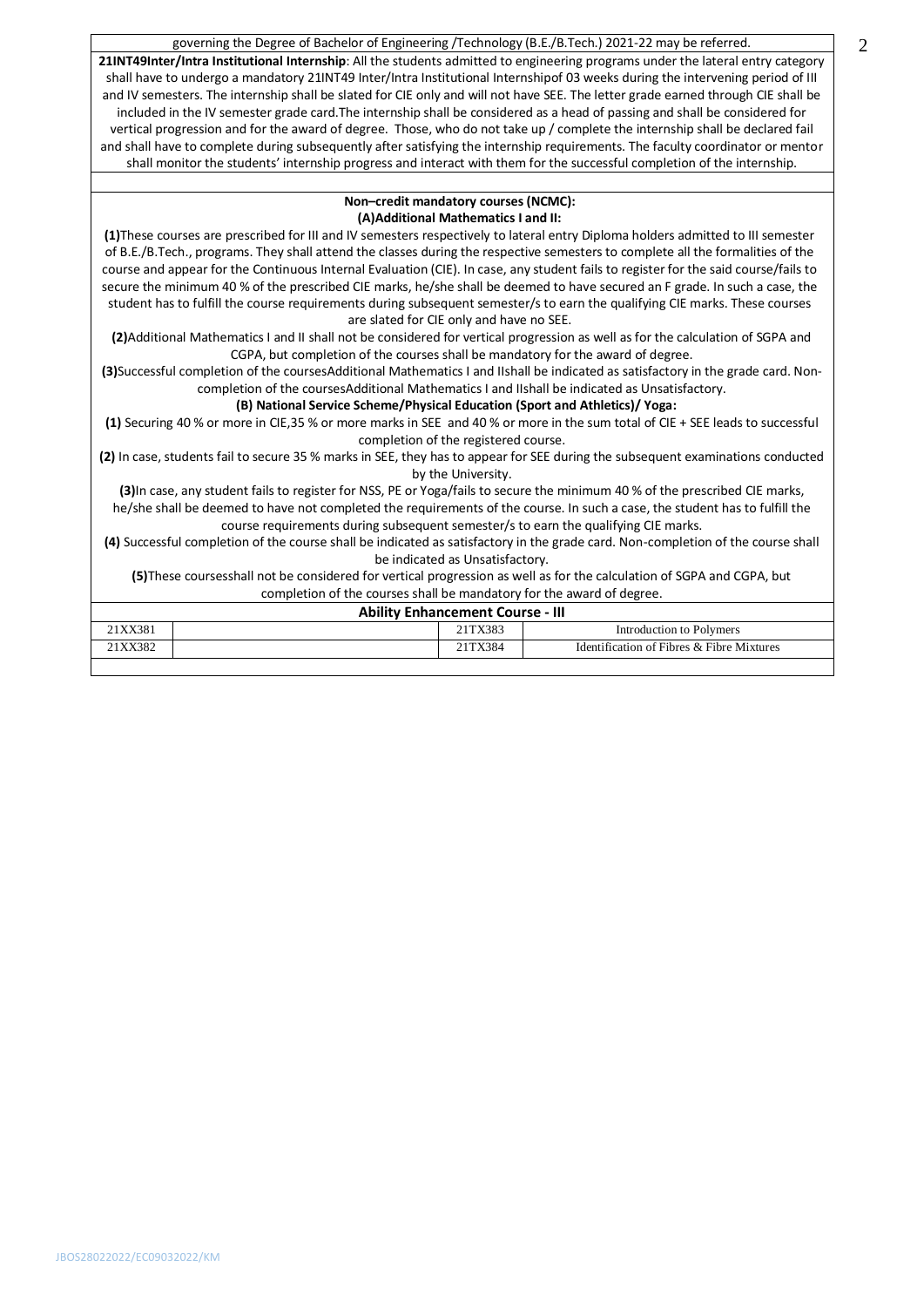# **VISVESVARAYA TECHNOLOGICAL UNIVERSITY, BELAGAVI B.Tech. in Textile Technology Scheme of Teaching and Examinations 2021 Outcome-Based Education(OBE) and Choice Based Credit System (CBCS) (Effective from the academic year 2021 - 22)**

|              | <b>IV SEMESTER</b>                                                                                                                                                                                                                                                                                                                                                                                                                                                                                                                                                                                                               |                                                                                                                                                                                                                                                                              |                                                                             |                        |                           |                                                                                                                                                                                                                 |                 |                      |           |                    |             |                |
|--------------|----------------------------------------------------------------------------------------------------------------------------------------------------------------------------------------------------------------------------------------------------------------------------------------------------------------------------------------------------------------------------------------------------------------------------------------------------------------------------------------------------------------------------------------------------------------------------------------------------------------------------------|------------------------------------------------------------------------------------------------------------------------------------------------------------------------------------------------------------------------------------------------------------------------------|-----------------------------------------------------------------------------|------------------------|---------------------------|-----------------------------------------------------------------------------------------------------------------------------------------------------------------------------------------------------------------|-----------------|----------------------|-----------|--------------------|-------------|----------------|
|              |                                                                                                                                                                                                                                                                                                                                                                                                                                                                                                                                                                                                                                  |                                                                                                                                                                                                                                                                              |                                                                             |                        |                           | <b>Teaching Hours / Week</b>                                                                                                                                                                                    |                 |                      |           | <b>Examination</b> |             |                |
| SI.<br>No    | Course<br>and<br>Course<br>Code                                                                                                                                                                                                                                                                                                                                                                                                                                                                                                                                                                                                  | <b>Course Title</b>                                                                                                                                                                                                                                                          | and Question Paper<br>Department (TD)<br>Setting Board<br>Teaching<br>(PSB) | Theory<br>Lecture<br>Г | Tutorial<br>T             | Practical/<br>Drawing<br>P                                                                                                                                                                                      | Self-Study<br>S | Duration in<br>hours | CIE Marks | SEE Marks          | Total Marks | Credits        |
| $\mathbf{1}$ | <b>BSC</b><br>21TX41                                                                                                                                                                                                                                                                                                                                                                                                                                                                                                                                                                                                             | <b>Statistical Applications</b><br>to Textiles                                                                                                                                                                                                                               | TD, PSB-Text                                                                | 2                      | 2                         | 0                                                                                                                                                                                                               | $\mathbf 1$     | 03                   | 50        | 50                 | 100         | 3              |
| 2            | <b>IPCC</b><br>21TX42                                                                                                                                                                                                                                                                                                                                                                                                                                                                                                                                                                                                            | Weaving Technology-II                                                                                                                                                                                                                                                        | TD, PSB-Text                                                                | 3                      | 0                         | 2                                                                                                                                                                                                               | 0               | 03                   | 50        | 50                 | 100         | 4              |
| 3            | <b>IPCC</b><br>21TX43                                                                                                                                                                                                                                                                                                                                                                                                                                                                                                                                                                                                            | Spinning Technology-II                                                                                                                                                                                                                                                       | TD, PSB-Text                                                                | 3                      | 0                         | 2                                                                                                                                                                                                               | 0               | 03                   | 50        | 50                 | 100         | 4              |
| 4            | <b>PCC</b><br>21TX44                                                                                                                                                                                                                                                                                                                                                                                                                                                                                                                                                                                                             | Chemical Processing of<br>Textiles-II                                                                                                                                                                                                                                        | TD, PSB-Text                                                                | 2                      | 2                         | 0                                                                                                                                                                                                               | 1               | 03                   | 50        | 50                 | 100         | 3              |
| 5            | <b>AEC</b><br>21BE45                                                                                                                                                                                                                                                                                                                                                                                                                                                                                                                                                                                                             | <b>Biology For Engineers</b>                                                                                                                                                                                                                                                 | BT, CHE, PHY                                                                | $\overline{2}$         | 0                         | 0                                                                                                                                                                                                               |                 | 02                   | 50        | 50                 | 100         | $\overline{2}$ |
| 6            | <b>PCC</b><br>21TXL46                                                                                                                                                                                                                                                                                                                                                                                                                                                                                                                                                                                                            | Chemical processing of<br>Textiles lab-II                                                                                                                                                                                                                                    | TD, PSB-Text                                                                | 0                      | 0                         | $\overline{2}$                                                                                                                                                                                                  | 0               | 03                   | 50        | 50                 | 100         | $\mathbf{1}$   |
| 7            | <b>HSMC</b><br>21KSK37/<br>47<br><b>HSMC</b><br>21KBK37/<br>47                                                                                                                                                                                                                                                                                                                                                                                                                                                                                                                                                                   | Samskrutika Kannada<br>Balake Kannada<br>0R                                                                                                                                                                                                                                  | <b>HSMC</b>                                                                 | $\mathbf{1}$           | 0                         | 0                                                                                                                                                                                                               |                 | 01                   | 50        | 50                 | 100         | 1              |
|              | <b>HSMC</b><br>21CIP37/47                                                                                                                                                                                                                                                                                                                                                                                                                                                                                                                                                                                                        | Constitution of India &<br>Professional Ethics                                                                                                                                                                                                                               |                                                                             |                        |                           |                                                                                                                                                                                                                 |                 |                      |           |                    |             |                |
| 8            | AEC<br>21TX48X                                                                                                                                                                                                                                                                                                                                                                                                                                                                                                                                                                                                                   | Ability Enhancement<br>Course-IV                                                                                                                                                                                                                                             | TD and PSB:<br>Text                                                         | $\mathbf{1}$           | 0                         | If offered as theory Course<br>0<br>If offered as lab. course                                                                                                                                                   |                 | 01<br>02             | 50        | 50                 | 100         | $\mathbf{1}$   |
| 9            | <b>UHV</b><br>21UH49                                                                                                                                                                                                                                                                                                                                                                                                                                                                                                                                                                                                             | Universal Human Values                                                                                                                                                                                                                                                       | Any<br>Department                                                           | 0<br>$\mathbf{1}$      | 0<br>0                    | 2<br>0                                                                                                                                                                                                          |                 | 01                   | 50        | 50                 | 100         | $\mathbf{1}$   |
| 10           | INT<br>21INT49                                                                                                                                                                                                                                                                                                                                                                                                                                                                                                                                                                                                                   | Inter/Intra Institutional<br>Internship                                                                                                                                                                                                                                      | <b>Evaluation By</b><br>the<br>appropriate<br>authorities                   |                        | admitted to III semester. | Completed during the intervening period<br>ofil and III semesters by students<br>admitted to first year of BE./B.Tech and<br>during the intervening period of III and IV<br>semesters by Lateral entry students |                 | 3                    | 100       | $-$                | 100         | 2              |
|              |                                                                                                                                                                                                                                                                                                                                                                                                                                                                                                                                                                                                                                  |                                                                                                                                                                                                                                                                              |                                                                             |                        |                           |                                                                                                                                                                                                                 |                 | Total                | 550       | 45<br>0            | 1000        | 22             |
|              |                                                                                                                                                                                                                                                                                                                                                                                                                                                                                                                                                                                                                                  |                                                                                                                                                                                                                                                                              |                                                                             |                        |                           |                                                                                                                                                                                                                 |                 |                      |           |                    |             |                |
|              | <b>NCMC</b>                                                                                                                                                                                                                                                                                                                                                                                                                                                                                                                                                                                                                      | Course prescribed to lateral entry Diploma holders admitted to III semester of Engineering programs<br><b>Additional Mathematics</b>                                                                                                                                         |                                                                             |                        |                           |                                                                                                                                                                                                                 |                 |                      |           |                    |             |                |
| 1            | 21MATDIP41                                                                                                                                                                                                                                                                                                                                                                                                                                                                                                                                                                                                                       | - 11                                                                                                                                                                                                                                                                         | Maths                                                                       | 02                     | 02                        |                                                                                                                                                                                                                 |                 |                      | 100       | $-$                | 100         | 0              |
|              |                                                                                                                                                                                                                                                                                                                                                                                                                                                                                                                                                                                                                                  | Note: BSC: Basic Science Course, IPCC: Integrated Professional Core Course, PCC: Professional Core Course, AEC-Ability Enhancement Courses,<br>HSMC: Humanity and Social Science and Management Courses, UHV- Universal Human Value Courses.                                 |                                                                             |                        |                           |                                                                                                                                                                                                                 |                 |                      |           |                    |             |                |
|              |                                                                                                                                                                                                                                                                                                                                                                                                                                                                                                                                                                                                                                  | L-Lecture, T-Tutorial, P-Practical/Drawing, S-Self Study Component, CIE: Continuous Internal Evaluation, SEE: Semester End Examination.<br>21KSK37/47 Samskrutika Kannada is for students who speak, read and write Kannada and 21KBK37/47 Balake Kannada is for non-Kannada |                                                                             |                        |                           |                                                                                                                                                                                                                 |                 |                      |           |                    |             |                |
|              |                                                                                                                                                                                                                                                                                                                                                                                                                                                                                                                                                                                                                                  | speaking, reading, and writing students.                                                                                                                                                                                                                                     |                                                                             |                        |                           |                                                                                                                                                                                                                 |                 |                      |           |                    |             |                |
|              | Integrated Professional Core Course (IPCC): Refers to Professional Theory Core Course Integrated with Practicals of the same course. Credit<br>for IPCC can be 04 and its Teaching - Learning hours (L:T: P) can be considered as $(3:0:2)$ or $(2:2:2)$ . The theory part of the IPCC shall be<br>evaluated both by CIE and SEE. The practical part shall be evaluated by only CIE (no SEE). However, questions from practical part of IPCCshall<br>be included in the SEE question paper. For more details the regulation governing the Degree of Bachelor of Engineering /Technology<br>(BE/B.Tech.) 2021-22 may be referred. |                                                                                                                                                                                                                                                                              |                                                                             |                        |                           |                                                                                                                                                                                                                 |                 |                      |           |                    |             |                |
|              |                                                                                                                                                                                                                                                                                                                                                                                                                                                                                                                                                                                                                                  | Non - credit mandatory course (NCMC):                                                                                                                                                                                                                                        |                                                                             |                        |                           |                                                                                                                                                                                                                 |                 |                      |           |                    |             |                |
|              | <b>Additional Mathematics - II:</b>                                                                                                                                                                                                                                                                                                                                                                                                                                                                                                                                                                                              | (1) Lateral entry Diploma holders admitted to III semester of B.E./B.Tech., shall attend the classes during the IV semester to complete all the                                                                                                                              |                                                                             |                        |                           |                                                                                                                                                                                                                 |                 |                      |           |                    |             |                |
|              |                                                                                                                                                                                                                                                                                                                                                                                                                                                                                                                                                                                                                                  | formalities of the course and appear for the Continuous Internal Evaluation (CIE). In case, any student fails to register for the said course/fails                                                                                                                          |                                                                             |                        |                           |                                                                                                                                                                                                                 |                 |                      |           |                    |             |                |

to secure the minimum 40 % of the prescribed CIE marks, he/she shall be deemed to have secured an F grade. In such a case, the student has to fulfill the course requirements during subsequent semester/s to earn the qualifying CIE marks. These courses are slated for CIE only and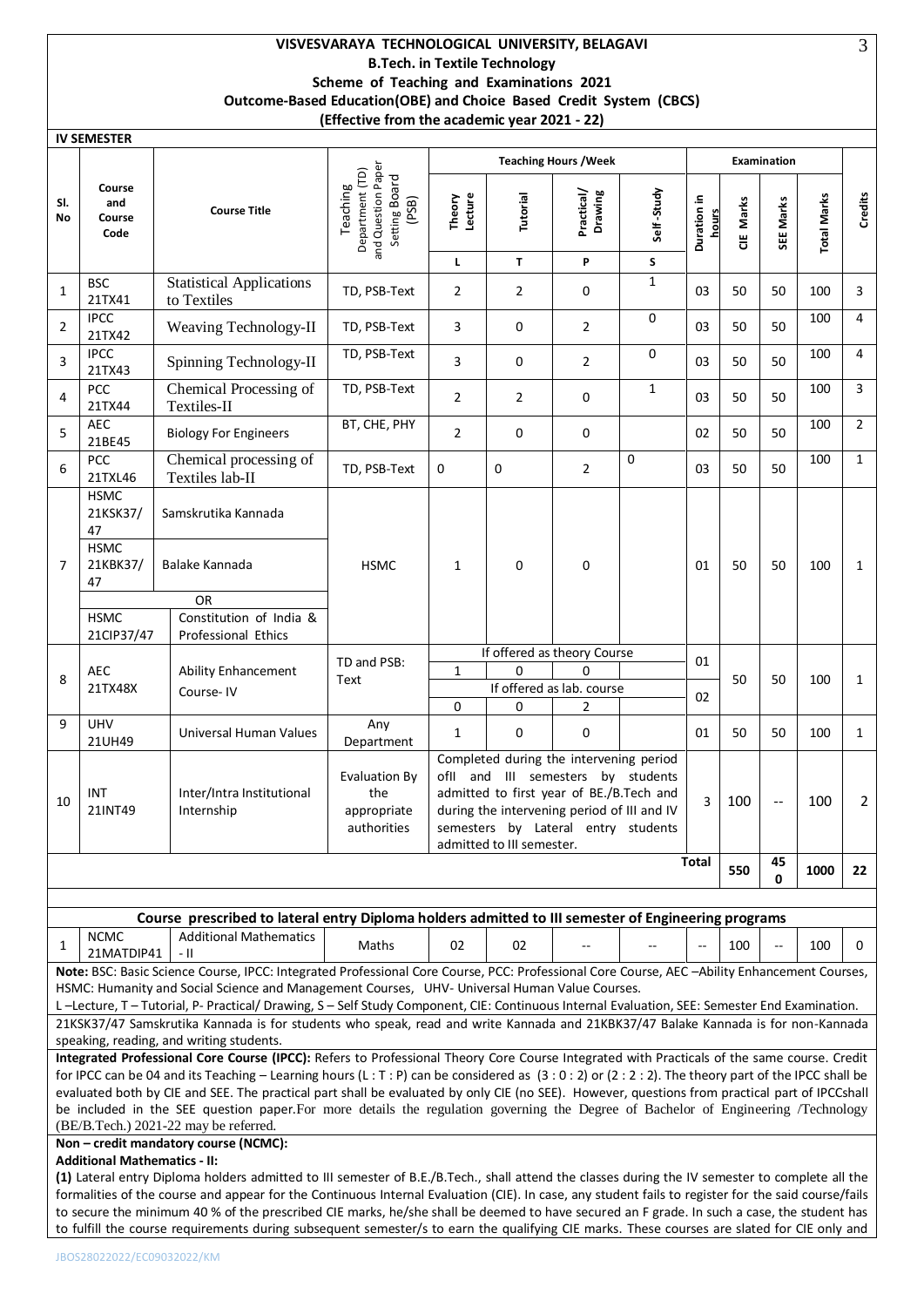## have no SEE.

**(2)** Additional Mathematics I and II shall not be considered for vertical progression as well as for the calculation of SGPA and CGPA, but completion of the courses shall be mandatory for the award of degree.

 $\Delta$ 

**(3)**Successful completion of the course Additional Mathematics IIshall be indicated as satisfactory in the grade card. Non-completion of the coursesAdditional Mathematics IIshall be indicated as Unsatisfactory.

| <b>Ability Enhancement Course - IV</b> |  |         |                                         |  |  |  |  |
|----------------------------------------|--|---------|-----------------------------------------|--|--|--|--|
| 21XX481                                |  | 21TX483 | Processing of Synthetic Fibres & Blends |  |  |  |  |
| 21XX482                                |  | 21TX484 | Eco Friendly Processing Of Textiles     |  |  |  |  |
|                                        |  |         |                                         |  |  |  |  |

**Internship of 04 weeks during the intervening period of IV and V semesters; 21INT68Innovation/ Entrepreneurship/ Societalbased Internship.**

**(1)**All the students shall have to undergo a mandatory internship of 04 weeks during the intervening period of IV and V semesters. The internship shall be slated for CIE only and will not have SEE. The letter grade earned through CIE shall be included in the VI semester grade card.The internship shall be considered as a head of passing and shall be considered for vertical progression and for the award of degree. Those, who do not take up / complete the internship shall be considered under F (fail) grade and shall have to complete during subsequently after satisfying the internship requirements.

**(2)**Innovation/ Entrepreneurship Internshipshall be carried out at industry, State and Central Government /Non-government organizations (NGOs), micro, small and medium enterprise (MSME), Innovation centres or Incubation centres. Innovation need not be a single major breakthrough; it can also be a series of small or incremental changes.Innovation of any kind can also happen outside of the business world.

Entrepreneurship internships offers a chance to gain hands on experience in the world of entrepreneurship and helps to learn what it takes to run a small entrepreneurial business by performing intern duties with an established company. This experience can then be applied to future business endeavours.Start-ups and small companies are a preferred place to learn the business tack ticks for future entrepreneurs as learning how a small business operates will serve the intern well when he/she manages his/her own company. Entrepreneurship acts as a catalyst to open the minds to creativity and innovation.Entrepreneurship internship can be from several sectors, including technology, small and mediumsized, and the service sector.

**(3)** Societal or social internship.

Urbanization is increasing on a global scale; and yet, half the world's population still resides in rural areas and is devoid of many things that urban population enjoy. Rural internship is a work-based activity in which students will have a chance to solve/reduce the problems of the rural place for better living.

As proposed under the AICTE rural internship programme, activities under Societal or social internship, particularly in rural areas, shall be considered for 40 points under AICTE activity point programme.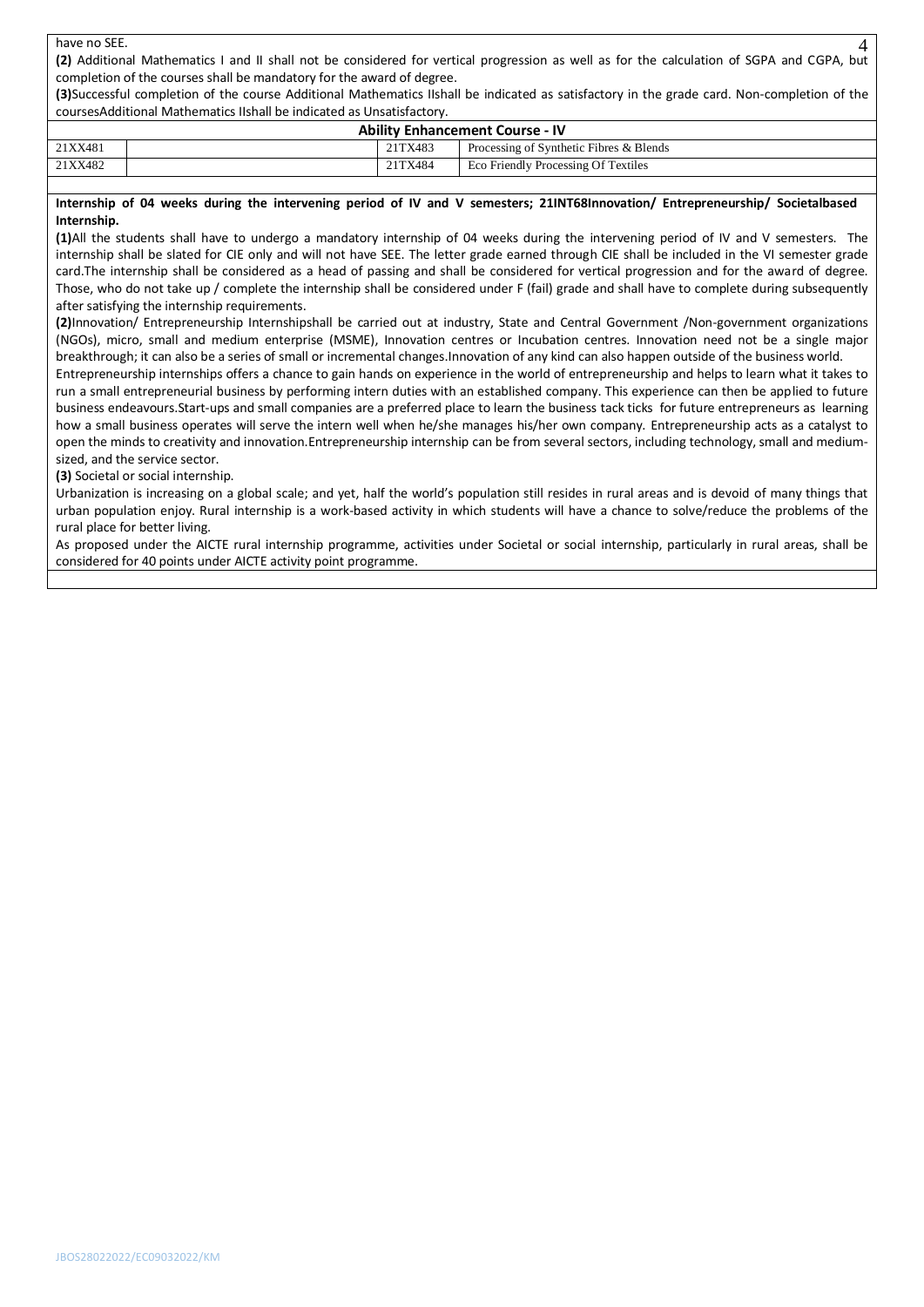## **VISVESVARAYA TECHNOLOGICAL UNIVERSITY, BELAGAVI B.Tech.. in Textile Technology Scheme of Teaching and Examinations 2021 Outcome Based Education(OBE) and Choice Based Credit System (CBCS) (Effective from the academic year 2021 - 22)**

|                  | <b>V SEMESTER</b>                                        |                                                                                                                                                                                                                                                                                                                                                                  |                                                                             |                   |                              |                                 |              |                      |            |                    |                    |                |
|------------------|----------------------------------------------------------|------------------------------------------------------------------------------------------------------------------------------------------------------------------------------------------------------------------------------------------------------------------------------------------------------------------------------------------------------------------|-----------------------------------------------------------------------------|-------------------|------------------------------|---------------------------------|--------------|----------------------|------------|--------------------|--------------------|----------------|
|                  |                                                          |                                                                                                                                                                                                                                                                                                                                                                  |                                                                             |                   | <b>Teaching Hours / Week</b> |                                 |              |                      |            | <b>Examination</b> |                    |                |
| SI.<br><b>No</b> | <b>Course and</b><br><b>Course Code</b>                  | <b>Course Title</b>                                                                                                                                                                                                                                                                                                                                              | and Question Paper<br>Department (TD)<br>Setting Board<br>Teaching<br>(PSB) | Lecture<br>Theory | Tutorial                     | Practical/<br>Drawing           | Self-Study   | Duration in<br>hours | Marks<br>ă | SEE Marks          | <b>Total Marks</b> | Credits        |
|                  |                                                          |                                                                                                                                                                                                                                                                                                                                                                  |                                                                             | L                 | T                            | P                               | S            |                      |            |                    |                    |                |
| 1                | <b>BSC</b><br>21TX51                                     | Fibre Technology                                                                                                                                                                                                                                                                                                                                                 | TD, PSB:Text                                                                | $\overline{2}$    | $\overline{2}$               | 0                               | $\mathbf{1}$ | 03                   | 50         | 50                 | 100                | 3              |
| 2                | <b>IPCC</b><br>21TX52                                    | Fabric Structure & Design                                                                                                                                                                                                                                                                                                                                        | TD, PSB:Text                                                                | 3                 | 0                            | $\overline{2}$                  | $\mathbf{1}$ | 03                   | 50         | 50                 | 100                | 4              |
| 3                | <b>PCC</b><br>21TX53                                     | Intelligent Textile & Clothing                                                                                                                                                                                                                                                                                                                                   | TD, PSB:Text                                                                | $\overline{2}$    | $\overline{2}$               | 0                               | $\mathbf{1}$ | 03                   | 50         | 50                 | 100                | 3              |
| 4                | <b>PCC</b><br>21TX54                                     | Textile Testing-_I                                                                                                                                                                                                                                                                                                                                               | TD, PSB:Text                                                                | 3                 | 0                            | 0                               | $\mathbf{1}$ | 03                   | 50         | 50                 | 100                | 3              |
| 5                | <b>PCC</b><br>21TXL55                                    | <b>Textile Testing Lab-I</b>                                                                                                                                                                                                                                                                                                                                     | TD, PSB:Text                                                                | 0                 | $\Omega$                     | $\overline{2}$                  | 0            | 03                   | 50         | 50                 | 100                | $\mathbf{1}$   |
| 6                | <b>AEC</b><br>21TX56                                     | Research Methodology &<br>Intellectual Property Rights                                                                                                                                                                                                                                                                                                           | TD: Any<br>Department<br>PSB: As<br>identified by<br>University             |                   | $\Omega$                     | 0                               |              | 02                   | 50         | 50                 | 100                | $\overline{2}$ |
| $\overline{7}$   | <b>HSMC</b><br><b>21CIV57</b>                            | <b>Environmental Studies</b>                                                                                                                                                                                                                                                                                                                                     | TD: Civil/<br>Environmental<br>/Chemistry/<br>Biotech.<br>PSB: Civil Engg   | $\mathbf{1}$      | $\Omega$                     | $\Omega$                        |              | $\mathbf{1}$         | 50         | 50                 | 100                | $\mathbf{1}$   |
|                  |                                                          |                                                                                                                                                                                                                                                                                                                                                                  |                                                                             |                   |                              | If offered as Theory courses    |              | 01                   |            |                    |                    |                |
| 8                | <b>AEC</b>                                               | Ability Enhancement Course-V                                                                                                                                                                                                                                                                                                                                     | TD, PSB:Text                                                                | 1                 | 0                            | 0                               |              |                      | 50         | 50                 | 100                | $\mathbf{1}$   |
|                  | 21TX58X                                                  |                                                                                                                                                                                                                                                                                                                                                                  |                                                                             |                   |                              | If offered as lab. courses      |              | 02                   |            |                    |                    |                |
|                  |                                                          |                                                                                                                                                                                                                                                                                                                                                                  |                                                                             | 0                 | 0                            | 2                               |              | <b>Total</b>         | 400        | 400                | 800                | 18             |
|                  |                                                          |                                                                                                                                                                                                                                                                                                                                                                  | <b>Ability Enhancement Course - V</b>                                       |                   |                              |                                 |              |                      |            |                    |                    |                |
| 21XX581          |                                                          |                                                                                                                                                                                                                                                                                                                                                                  |                                                                             | 21TX583           |                              | <b>Textured Yarn Technology</b> |              |                      |            |                    |                    |                |
|                  | 21XX582<br>21TX584<br><b>Fibre Reinforced Composites</b> |                                                                                                                                                                                                                                                                                                                                                                  |                                                                             |                   |                              |                                 |              |                      |            |                    |                    |                |
|                  |                                                          |                                                                                                                                                                                                                                                                                                                                                                  |                                                                             |                   |                              |                                 |              |                      |            |                    |                    |                |
|                  |                                                          | Note: BSC: Basic Science Course, PCC: Professional Core Course, IPCC: Integrated Professional Core Course, AEC -Ability Enhancement Course<br>INT-Internship, HSMC: Humanity and Social Science & Management Courses.<br>L-Lecture, T-Tutorial, P-Practical/Drawing, S-Self Study Component, CIE: Continuous Internal Evaluation, SEE: Semester End Examination. |                                                                             |                   |                              |                                 |              |                      |            |                    |                    |                |

**Integrated Professional Core Course (IPCC):** refers to Professional Theory Core Course Integrated with Practical of the same course. Credit for IPCC can be 04 and its Teaching – Learning hours (L : T : P) can be considered as (3 : 0 : 2) or (2 : 2 : 2). Theory part of the IPCC shall be evaluated both by CIE and SEE. The practical part shall be evaluated by CIE only and there shall be no SEE. For more details the regulation governing the Degree of Bachelor of Engineering /Technology (BE/B.Tech.) 2021-22 may be referred.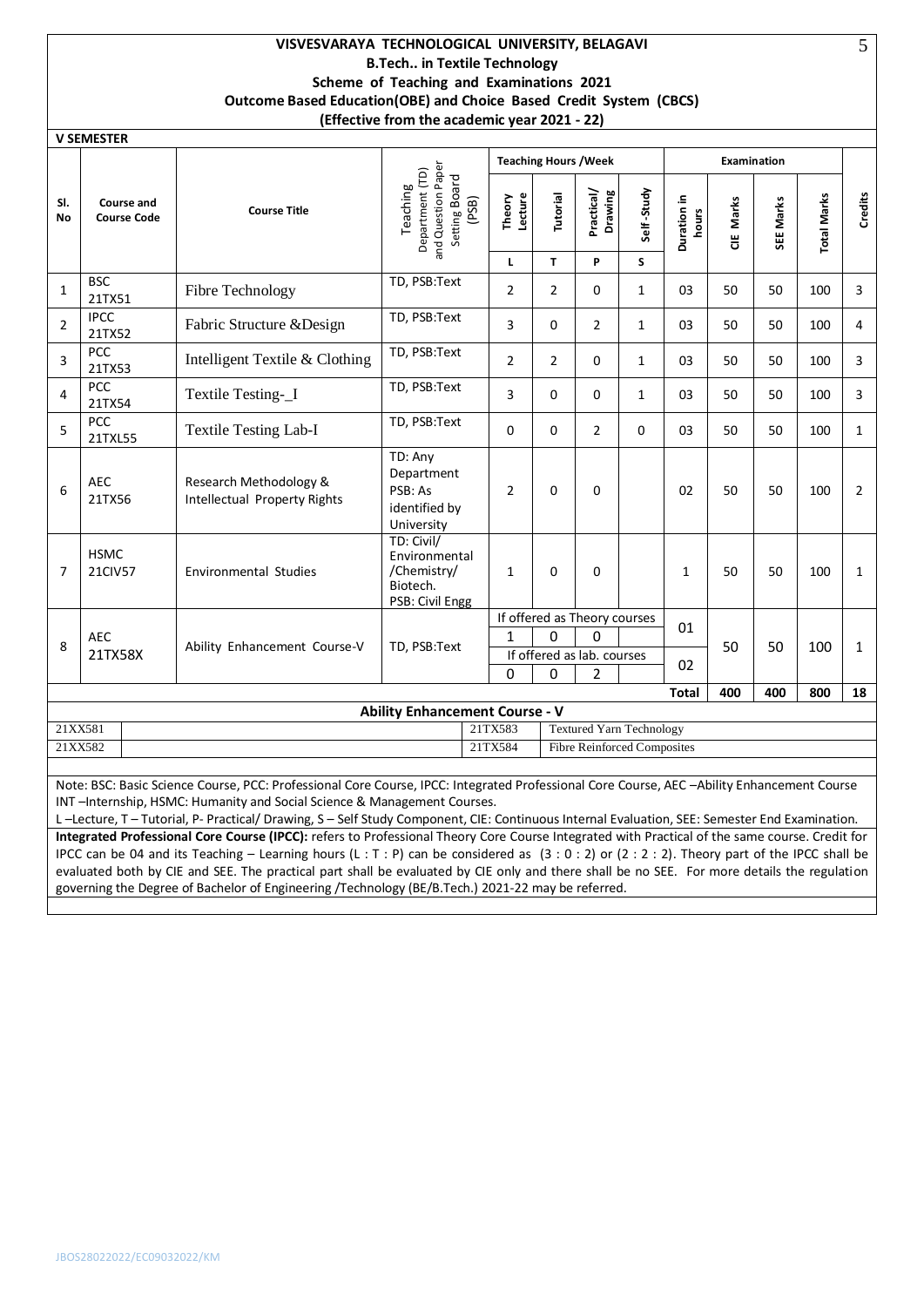## **VISVESVARAYA TECHNOLOGICAL UNIVERSITY, BELAGAVI B.Tech. in Textile Technology Scheme of Teaching and Examinations 2021 Outcome-Based Education(OBE) and Choice Based Credit System (CBCS) (Effective from the academic year 2021 - 22)**

**VI SEMESTER**

|                  |                                  |                                                     |                                                                             | <b>Teaching Hours / Week</b>                                                    |          |                       |              |                      |            | <b>Examination</b> |                    |              |
|------------------|----------------------------------|-----------------------------------------------------|-----------------------------------------------------------------------------|---------------------------------------------------------------------------------|----------|-----------------------|--------------|----------------------|------------|--------------------|--------------------|--------------|
| SI.<br><b>No</b> | Course and<br><b>Course Code</b> | <b>Course Title</b>                                 | and Question Paper<br>Department (TD)<br>Setting Board<br>Teaching<br>(PSB) | Lecture<br>Theory                                                               | Tutorial | Practical/<br>Drawing | Self-Study   | Duration in<br>hours | Marks<br>쁭 | SEE Marks          | <b>Total Marks</b> | Credits      |
|                  |                                  |                                                     |                                                                             | L                                                                               | T.       | P                     | S            |                      |            |                    |                    |              |
| $\mathbf{1}$     | <b>HSMC</b><br>21TX61            | <b>Textile Calculations</b>                         | TD,<br>PSB:Text                                                             | $\overline{2}$                                                                  | 2        | $\Omega$              | $\mathbf{1}$ | 03                   | 50         | 50                 | 100                | 3            |
| $\overline{2}$   | <b>IPCC</b><br>21TX62            | Fashion Design & Garment<br>Manufacture             | TD,<br>PSB:Text                                                             | 3                                                                               | 0        | $\overline{2}$        | 1            | 03                   | 50         | 50                 | 100                | 4            |
| 3                | <b>PCC</b><br>21TX63             | Textile Testing - II                                | TD,<br>PSB:Text                                                             | 3                                                                               | 0        | $\Omega$              | 1            | 03                   | 50         | 50                 | 100                | 3            |
| 4                | <b>PEC</b><br>21TX64x            | Professional Elective Course-I                      | TD,<br>PSB:Text                                                             | 3                                                                               | 0        | $\Omega$              | $\mathbf{1}$ | 03                   | 50         | 50                 | 100                | 3            |
| 5                | <b>OEC</b><br>21TX65x            | Open Elective Course-I                              | TD,<br>PSB:Text                                                             | 3                                                                               | 0        | $\Omega$              | 1            | 03                   | 50         | 50                 | 100                | 3            |
| 6                | <b>PCC</b><br>21TXL66            | <b>Textile Testing Lab-II</b>                       | TD.<br>PSB:Text                                                             | $\Omega$                                                                        | $\Omega$ | 2                     | $\Omega$     | 03                   | 50         | 50                 | 100                | $\mathbf{1}$ |
| $\overline{7}$   | <b>MP</b><br>21TXMP67            | Mini Project                                        | TD,<br>PSB:Text                                                             | Two contact hours /week<br>for interaction between the<br>faculty and students. |          |                       |              | $-$                  | 100        | $-$                | 100                | 2            |
| 8                | INT<br>21INT68                   | Innovation/Entrepreneurship<br>/Societal Internship | Completed during the intervening period of<br>IV and V semesters.           |                                                                                 |          |                       |              | $-$                  | 100        | $-$                | 100                | 3            |
|                  |                                  |                                                     |                                                                             |                                                                                 |          |                       |              | <b>Total</b>         | 500        | 300                | 800                | 22           |

| <b>Professional Elective - I</b> |                           |         |                                 |  |  |  |  |  |  |  |
|----------------------------------|---------------------------|---------|---------------------------------|--|--|--|--|--|--|--|
| 21TX641                          | HUMAN RESOURCE MANAGEMENT | 21TX643 | MANAGEMENT AND ENTREPRENEURSHIP |  |  |  |  |  |  |  |
| 21TX642                          | FINANCIAL MANAGEMENT      | 21TX644 | KNITTING AND NON WOVEN          |  |  |  |  |  |  |  |
|                                  |                           |         |                                 |  |  |  |  |  |  |  |

|         | <b>Open Elective Course-I</b> |         |                |  |  |  |  |  |  |  |
|---------|-------------------------------|---------|----------------|--|--|--|--|--|--|--|
| 21TX651 | <b>FIBRE TO FABRIC</b>        | 21TX653 | SMART TEXTILES |  |  |  |  |  |  |  |
| 21TX652 | <b>GLOBAL TRADE PRACTICES</b> |         |                |  |  |  |  |  |  |  |

**Note:HSMC:** Humanity and Social Science & Management Courses, **IPCC:** Integrated Professional Core Course, **PCC:** Professional Core Course, **PEC:** Professional Elective Courses, OEC–Open Elective Course, **MP** –Mini Project, INT –Internship.

**L** –Lecture, **T** – Tutorial, **P** - Practical / Drawing, **S** – Self Study Component, **CIE**: Continuous Internal Evaluation, **SEE**: Semester End Examination.

**Integrated Professional Core Course (IPCC):** Refers to Professional Theory Core Course Integrated with Practical of the same course. Credit for IPCC can be 04 and its Teaching – Learning hours (L : T : P) can be considered as  $(3:0:2)$  or  $(2:2:2)$ . The theory part of the IPCC shall be evaluated both by CIE and SEE. The practical part shall be evaluated by CIE only and there shall be no SEE. For more details, the regulation governing the Degree of Bachelor of Engineering /Technology (BE/B.Tech) 2021-22 may be referred.

## **Professional Elective Courses(PEC):**

A professional elective (PEC) course is intended to enhance the depth and breadth of educational experience in the Engineering and Technology curriculum. Multidisciplinary courses that are added supplement the latest trend and advanced technology in the selected stream of engineering. Each group will provide an option to select one course out of five courses. The minimum students' strength for offering professional electives is 10. However, this conditional shall not be applicable to cases where the admission to the programme is less than 10.

#### **Open Elective Courses:**

Students belonging to a particular stream of Engineering and Technology are not entitled for the open electives offered by their parent Department. However, they can opt an elective offered by other Departments, provided they satisfy the prerequisite condition if any. Registration to open electives shall be documented under the guidance of the Program Coordinator/ Advisor/Mentor.

Selection of an open elective shall **not be allowed** if,

- **(i)** The candidate has studied the same course during the previous semesters of the program.
- **(ii)** The syllabus content of open electives is similar to that of the Departmental core courses or professional electives.
- **(iii)** A similar course, under any category, is prescribed in the higher semesters of the program.

In case, any college is desirous of offering a course (not included in the Open Elective List of the University) from streams such as Law, Business (MBA), Medicine, Arts, Commerce, etc., can seek permission, at least one month before the commencement of the semester, from the University by submitting a copy of the syllabus along with the details of expertise available to teach the same in the college.

The minimum students' strength for offering open electives is 10. However, this conditional shall not be applicable to cases where the admission to the programme is less than 10.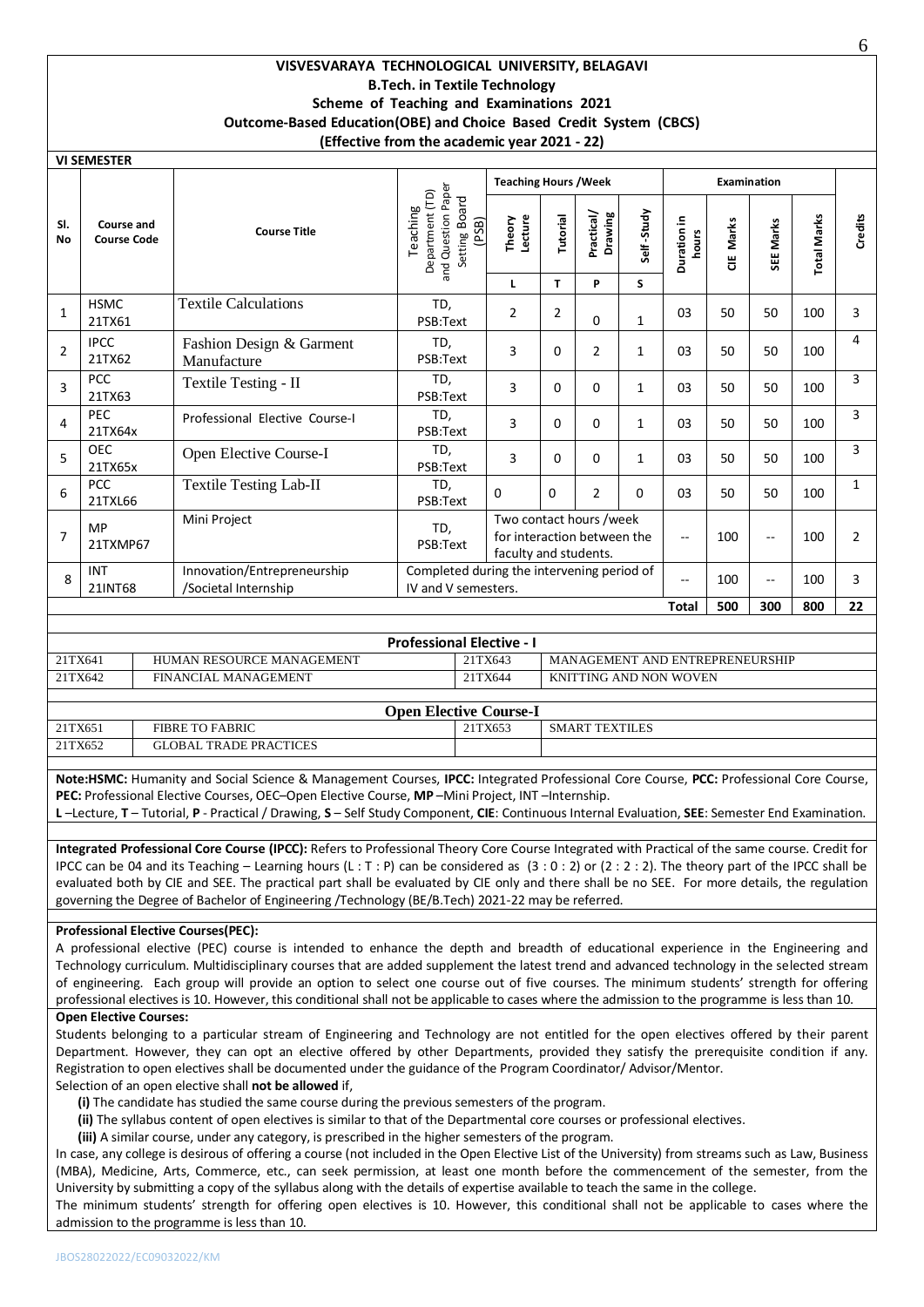Mini-project work: Mini Project is a laboratory-oriented course which will provide a platform to students to enhance their practical knowledget and skills by the development of small systems/applications.

Based on the ability/abilities of the student/s and recommendations of the mentor, a single discipline or a multidisciplinary Mini- project can be assigned to an individual student or to a group having not more than 4 students.

#### **CIE procedure for Mini-project:**

**(i) Single discipline:** The CIE marks shall be awarded by a committee consisting of the Head of the concerned Department and two faculty members of the Department, one of them being the Guide. The CIE marks awarded for the Mini-project work shall be based on the evaluation of project report, project presentation skill, and question and answer session in the ratio of 50:25:25. The marks awarded for the project report shall be the same for all the batch mates.

**(ii) Interdisciplinary:** Continuous Internal Evaluation shall be group-wise at the college level with the participation of all the guides of the project.

The CIE marks awarded for the Mini-project, shall be based on the evaluation of project report, project presentation skill, and question and answer session in the ratio 50:25:25. The marks awarded for the project report shall be the same for all the batch mates. **No SEE component for Mini-Project.**

### **VII semester Class work and Research Internship /Industry Internship (21INT82)**

### **Swapping Facility**

Institutions can swap VII and VIII Semester Scheme of Teaching and Examinations to accommodate research internship/ industry internship after the VI semester**.** 

**(2)** Credits earned for the courses of VII and VIII Semester Scheme of Teaching and Examinations shall be counted against the corresponding semesters whether VII or VIII semester is completed during the beginning of IV year or later part of IV year of the program. **Elucidation:**

At the beginning of IV year of the programme i.e., after VI semester, VII semester classwork and VIII semester Research Internship /Industrial Internship shall be permitted to be operated simultaneously by the University so that students have ample opportunity for internship. In other words, a good percentage of the class shall attend VII semester classwork and similar percentage of others shall attend to Research Internship or Industrial Internship.

Research/Industrial Internship shall be carried out at an Industry, NGO, MSME, Innovation centre, Incubation centre, Start-up, Centers of Excellence (CoE), Study Centre established in the parent institute and /or at reputed research organizations / institutes. The intership can also be rural internship.

The mandatory Research internship /Industry internship is for 24 weeks. The internship shall be considered as a head of passing and shall be considered for the award of degree. Those, who do not take up/complete the internship shall be declared fail and shall have to complete during the subsequent University examination after satisfying the internship requirements.

#### **INT21INT82Research Internship/ Industry Internship/Rural Internship**

**Research internship:**A research internship is intended to offer the flavour of current research going on in the research field. It helps students get familiarized with the field and imparts the skill required for carrying out research.

**Industry internship:** Is an extended period of work experience undertaken by studentsto supplement their degree for professional development. It also helps them learn to overcome unexpected obstacles and successfully navigate organizations, perspectives, and cultures. Dealing with contingencies helps students recognize, appreciate, and adapt to organizational realities by tempering their knowledge with practical constraints.

The faculty coordinator or mentor has to monitor the students' internship progress and interact with them to guide for the successful completion of the internship.

The students are permitted to carry out the internship anywhere in India or abroad. University shall not bear any expenses incurred in respect of internship.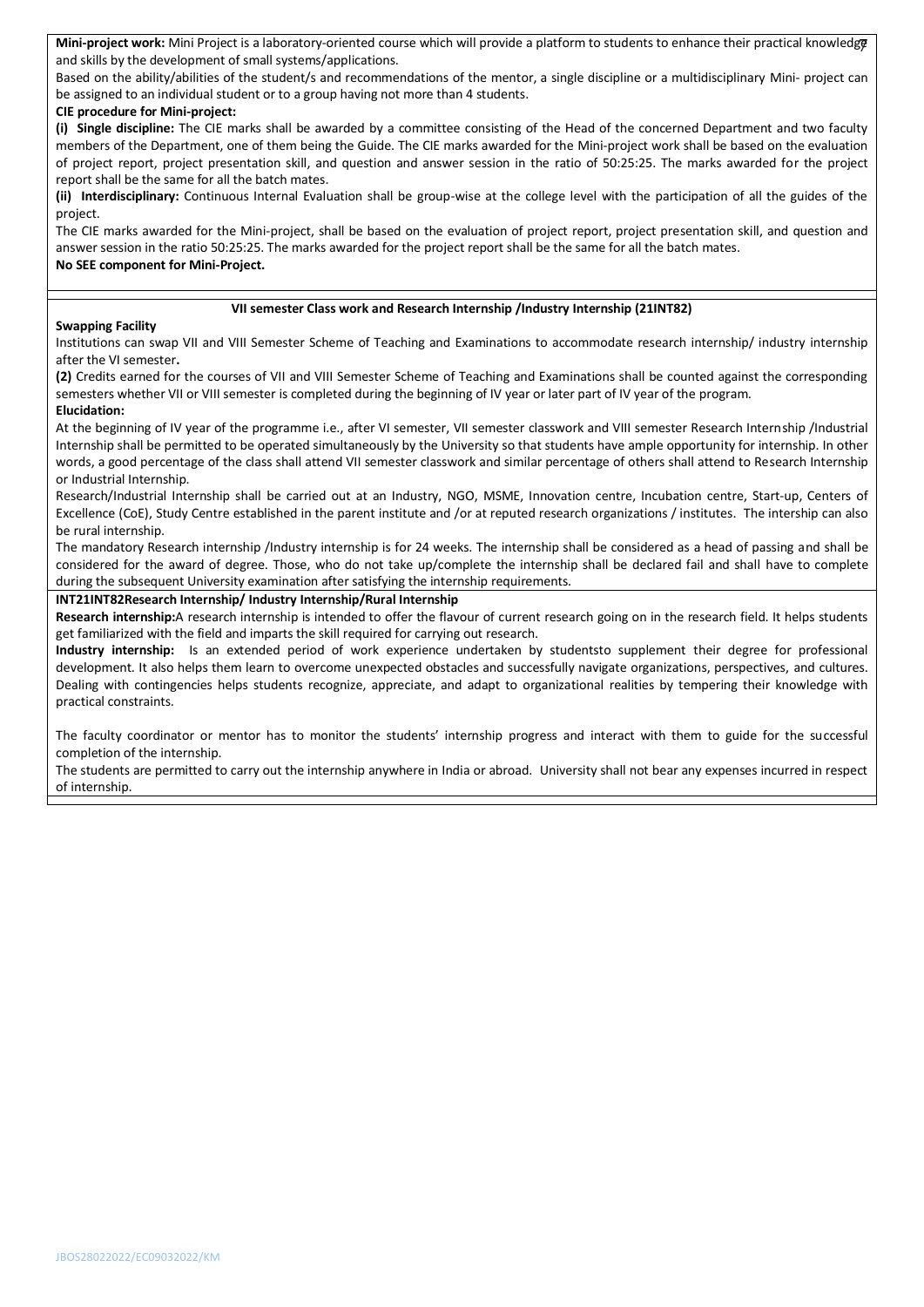|                          |             |                                  |                                                              |  |                             |              |                                                                                                                                          | <b>B.Tech. in Textile Technology</b> |                                           | VISVESVARAYA TECHNOLOGICAL UNIVERSITY, BELAGAVI<br>Scheme of Teaching and Examinations 2021<br>Outcome Based Education(OBE) and Choice Based Credit System (CBCS)<br>(Effective from the academic year 2021 - 22) |                      |                          |            |                      |                          |                |                    |  |         |
|--------------------------|-------------|----------------------------------|--------------------------------------------------------------|--|-----------------------------|--------------|------------------------------------------------------------------------------------------------------------------------------------------|--------------------------------------|-------------------------------------------|-------------------------------------------------------------------------------------------------------------------------------------------------------------------------------------------------------------------|----------------------|--------------------------|------------|----------------------|--------------------------|----------------|--------------------|--|---------|
|                          |             |                                  |                                                              |  |                             |              |                                                                                                                                          | Swappable VII and VIII SEMESTER      |                                           |                                                                                                                                                                                                                   |                      |                          |            |                      |                          |                |                    |  |         |
|                          |             |                                  |                                                              |  |                             |              |                                                                                                                                          | <b>VII SEMESTER</b>                  |                                           | <b>Teaching Hours / Week</b>                                                                                                                                                                                      |                      |                          |            | <b>Examination</b>   |                          |                |                    |  |         |
| SI.<br>N<br>$\mathbf{o}$ |             | Course and<br><b>Course Code</b> | <b>Course Title</b>                                          |  | Department (TD)<br>Teaching |              |                                                                                                                                          |                                      | and Question Paper<br>Setting Board (PSB) |                                                                                                                                                                                                                   | Tutorial             | Practical/<br>Drawing    | Self-Study | Duration in<br>hours | CIE Marks                | SEE Marks      | <b>Total Marks</b> |  | Credits |
|                          |             |                                  |                                                              |  |                             |              |                                                                                                                                          | L                                    | T                                         | P                                                                                                                                                                                                                 | S                    |                          |            |                      |                          |                |                    |  |         |
| $\mathbf{1}$             |             | PCC<br>21TX71                    | <b>Textile Fibre</b><br>Physics                              |  |                             | TD, PSB:Text |                                                                                                                                          | $\overline{2}$                       | 2                                         | 0                                                                                                                                                                                                                 | $\mathbf{1}$         | 3                        | 50         | 50                   | 100                      |                | 3                  |  |         |
| $\overline{2}$           |             | <b>PCC</b><br>21TX72             | <b>Apparel Quality</b><br>Assurance                          |  |                             | TD, PSB:Text |                                                                                                                                          | $\overline{2}$                       | 0                                         | 0                                                                                                                                                                                                                 | $\mathbf{1}$         | 3                        | 50         | 50                   | 100                      |                | $\overline{2}$     |  |         |
| 3                        |             | PEC<br>21TX72X                   | Professional<br>Elective Course-II                           |  |                             | TD, PSB:Text |                                                                                                                                          | 3                                    | 0                                         | 0                                                                                                                                                                                                                 | $\mathbf{1}$         | 3                        | 50         | 50                   | 100                      |                | 3                  |  |         |
| 4                        |             | PEC<br>21TX73X                   | Professional<br>Elective Course-III                          |  |                             | TD, PSB:Text |                                                                                                                                          | 3                                    | 0                                         | 0                                                                                                                                                                                                                 | $\mathbf{1}$         | 3                        | 50         | 50                   | 100                      |                | 3                  |  |         |
| 5                        |             | OEC<br>21TX74X                   | Open Elective<br>Course-II                                   |  | TD, PSB:Text                |              |                                                                                                                                          | 3                                    | 0                                         | 0                                                                                                                                                                                                                 | $\mathbf{1}$         | 3                        | 50         | 50                   | 100                      |                | 3                  |  |         |
| 6                        |             | Project<br>21TXP75               | Project Work                                                 |  |                             | TD, PSB:Text |                                                                                                                                          |                                      |                                           | Two contact hours /week for<br>interaction between the<br>faculty and students.                                                                                                                                   |                      | 3                        | 100        | 100                  | 200                      |                | 10                 |  |         |
|                          |             |                                  |                                                              |  |                             |              |                                                                                                                                          |                                      |                                           |                                                                                                                                                                                                                   | Total                |                          | 350        | 350                  | 700                      |                | 24                 |  |         |
|                          |             |                                  |                                                              |  |                             |              |                                                                                                                                          | <b>VIII SEMESTER</b>                 |                                           |                                                                                                                                                                                                                   |                      |                          |            |                      |                          |                |                    |  |         |
|                          |             |                                  |                                                              |  |                             |              |                                                                                                                                          | <b>Teaching Hours / Week</b>         |                                           |                                                                                                                                                                                                                   |                      |                          |            | Examination          |                          |                |                    |  |         |
| SI.<br>N<br>$\mathbf{o}$ |             | Course and<br><b>Course Code</b> | <b>Course Title</b>                                          |  | Department<br>Teaching      | Theory       | Practical/<br>Drawing<br>Lecture<br>Tutorial                                                                                             |                                      |                                           | Self-Study                                                                                                                                                                                                        | Duration in<br>hours | CIE Marks                |            | SEE Marks            | <b>Total Marks</b>       | <b>Credits</b> |                    |  |         |
| $\mathbf{1}$             |             | Seminar                          | Technical                                                    |  | TD,                         | Г            |                                                                                                                                          | T                                    |                                           | P<br>One contact hour /week for interaction                                                                                                                                                                       | S                    | $\overline{\phantom{a}}$ | 100        |                      | $\overline{\phantom{a}}$ | 100            | 01                 |  |         |
| $\overline{2}$           |             | 21TX81<br>INT<br>21INT82         | Seminar<br>Research<br>Internship/<br>Industry<br>Internship |  | PSB:Text                    |              | between the faculty and students.<br>Two contact hours /week for interaction<br>between the faculty and students.                        |                                      |                                           |                                                                                                                                                                                                                   |                      |                          | 100        |                      | 100                      | 200            | 15                 |  |         |
| 3                        |             | 21NS83                           | National<br>Service Scheme<br>(NSS)<br>Physical              |  | <b>NSS</b>                  |              |                                                                                                                                          |                                      |                                           |                                                                                                                                                                                                                   |                      |                          |            |                      |                          |                |                    |  |         |
|                          | <b>NCMC</b> | 21PE83                           | Education (PE)<br>(Sports and<br>Athletics)                  |  | PE                          |              | Completed during the intervening period<br>50<br>50<br>$\mathord{\hspace{1pt}\text{--}\hspace{1pt}}$<br>of III semester toVIII semester. |                                      |                                           |                                                                                                                                                                                                                   |                      |                          |            | 100                  | 0                        |                |                    |  |         |
|                          |             | 21Y083                           | Yoga                                                         |  | Yoga                        |              |                                                                                                                                          |                                      |                                           |                                                                                                                                                                                                                   | <b>Total</b>         |                          | 250        |                      | 150                      | 400            | 16                 |  |         |
|                          |             |                                  |                                                              |  |                             |              |                                                                                                                                          |                                      |                                           |                                                                                                                                                                                                                   |                      |                          |            |                      |                          |                |                    |  |         |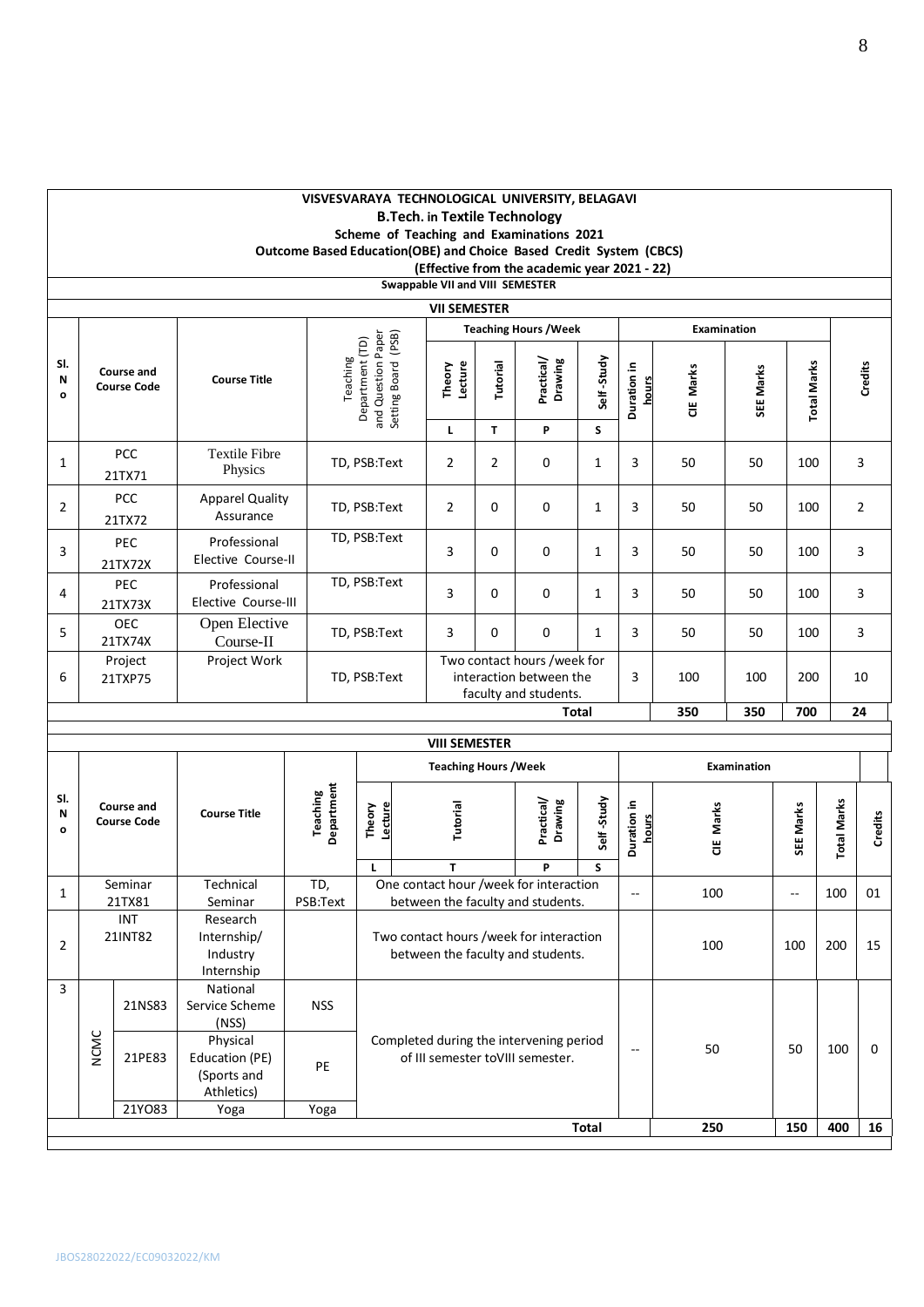|         | <b>Professional Elective - II</b>                                                                                                                                                                                                                                                                                                                                                                                                     |                                   |                                                       |  |  |  |  |
|---------|---------------------------------------------------------------------------------------------------------------------------------------------------------------------------------------------------------------------------------------------------------------------------------------------------------------------------------------------------------------------------------------------------------------------------------------|-----------------------------------|-------------------------------------------------------|--|--|--|--|
| 21TX721 | TECHNICAL TEXTILES                                                                                                                                                                                                                                                                                                                                                                                                                    | 21TX723                           | APPAREL MARKETING AND MERCHANDISING                   |  |  |  |  |
| 21TX722 | <b>OPERATIONS RESEARCH &amp; RETAIL</b><br>MANAGEMENT                                                                                                                                                                                                                                                                                                                                                                                 | 21TX724<br>INDUSTRIAL ENGINEERING |                                                       |  |  |  |  |
|         | <b>Professional Elective - III</b>                                                                                                                                                                                                                                                                                                                                                                                                    |                                   |                                                       |  |  |  |  |
| 21TX731 | ELEMENTARY MECHANICS OF TEXTILE<br><b>STRUCTURES</b>                                                                                                                                                                                                                                                                                                                                                                                  | 21TX733                           | TOTAL QUALITY MANAGEMENT IN TEXTILES                  |  |  |  |  |
| 21TX732 | ADVANCED FABRIC STRUCTURE AND DESIGN                                                                                                                                                                                                                                                                                                                                                                                                  | 21TX734                           | SERICULTURE AND SILK TECHNOLOGY                       |  |  |  |  |
|         | <b>Open Elective Course-II</b>                                                                                                                                                                                                                                                                                                                                                                                                        |                                   |                                                       |  |  |  |  |
| 21TX741 | <b>NANO TEXTILES</b>                                                                                                                                                                                                                                                                                                                                                                                                                  | 21TX743                           | HISTORY OF COSTUME AND TRADITIONAL<br><b>TEXTILES</b> |  |  |  |  |
| 21TX742 | PROCESSING OF POLYMERS AND POLYMER<br>REINFORCED COMPOSITES                                                                                                                                                                                                                                                                                                                                                                           |                                   |                                                       |  |  |  |  |
|         | Note: PCC: Professional Core Course, PEC: Professional Elective Courses, OEC-Open Elective Course, AEC-Ability Enhancement Courses.                                                                                                                                                                                                                                                                                                   |                                   |                                                       |  |  |  |  |
|         | L-Lecture, T-Tutorial, P-Practical / Drawing, S-Self Study Component, CIE: Continuous Internal Evaluation, SEE: Semester End Examination.<br>Note: VII and VIII semesters of IV year of the programme                                                                                                                                                                                                                                 |                                   |                                                       |  |  |  |  |
|         | (1) Institutions can swap VII and VIII Semester Scheme of Teaching and Examinations to accommodate research internship/industry internship                                                                                                                                                                                                                                                                                            |                                   |                                                       |  |  |  |  |
|         | after the VI semester.                                                                                                                                                                                                                                                                                                                                                                                                                |                                   |                                                       |  |  |  |  |
|         | (2) Credits earned for the courses of VII and VIII Semester Scheme of Teaching and Examinations shall be counted against the corresponding                                                                                                                                                                                                                                                                                            |                                   |                                                       |  |  |  |  |
|         | semesters whether VII or VIII semester is completed during the beginning of IV year or later part of IV year of the programme.                                                                                                                                                                                                                                                                                                        |                                   |                                                       |  |  |  |  |
|         | PROJECT WORK (21XXP75): The objective of the Project work is                                                                                                                                                                                                                                                                                                                                                                          |                                   |                                                       |  |  |  |  |
|         | (i) To encourage independent learning and the innovative attitude of the students.                                                                                                                                                                                                                                                                                                                                                    |                                   |                                                       |  |  |  |  |
|         | (ii) To develop interactive attitude, communication skills, organization, time management, and presentation skills.                                                                                                                                                                                                                                                                                                                   |                                   |                                                       |  |  |  |  |
|         | (iii) To impart flexibility and adaptability.                                                                                                                                                                                                                                                                                                                                                                                         |                                   |                                                       |  |  |  |  |
|         | (iv) To inspire team working.<br>(v) To expand intellectual capacity, credibility, judgment and intuition.                                                                                                                                                                                                                                                                                                                            |                                   |                                                       |  |  |  |  |
|         | (vi) To adhere to punctuality, setting and meeting deadlines.                                                                                                                                                                                                                                                                                                                                                                         |                                   |                                                       |  |  |  |  |
|         | (vii) To install responsibilities to oneself and others.                                                                                                                                                                                                                                                                                                                                                                              |                                   |                                                       |  |  |  |  |
|         | (viii) To train students to present the topic of project work in a seminar without any fear, face the audience confidently, enhance                                                                                                                                                                                                                                                                                                   |                                   |                                                       |  |  |  |  |
|         | communication                                                                                                                                                                                                                                                                                                                                                                                                                         |                                   |                                                       |  |  |  |  |
|         | skills, involve in group discussion to present and exchange ideas.                                                                                                                                                                                                                                                                                                                                                                    |                                   |                                                       |  |  |  |  |
|         | <b>CIE procedure for Project Work:</b>                                                                                                                                                                                                                                                                                                                                                                                                |                                   |                                                       |  |  |  |  |
|         | (1) Single discipline: The CIE marks shall be awarded by a committee consisting of the Head of the concerned Department and two senior faculty<br>members of the Department, one of whom shall be the Guide.                                                                                                                                                                                                                          |                                   |                                                       |  |  |  |  |
|         | The CIE marks awarded for the project work, shall be based on the evaluation of project work Report, project presentation skill, and question<br>and answer session in the ratio 50:25:25. The marks awarded for the project report shall be the same for all the batch mates.<br>(2) Interdisciplinary: Continuous Internal Evaluation shall be group-wise at the college level with the participation of all guides of the college. |                                   |                                                       |  |  |  |  |
|         | Participation of external guide/s, if any, is desirable. The CIE marks awarded for the project work, shall be based on the evaluation of project                                                                                                                                                                                                                                                                                      |                                   |                                                       |  |  |  |  |
|         | work Report, project presentation skill, and question and answer session in the ratio 50:25:25. The marks awarded for the project report shall be<br>the samefor all the batch mates.                                                                                                                                                                                                                                                 |                                   |                                                       |  |  |  |  |
|         | SEE procedure for Project Work: SEE for project work will be conducted by the two examiners appointed by the University. The SEE marks<br>awarded for the project work shall be based on the evaluation of project work Report, project presentation skill, and question and answer                                                                                                                                                   |                                   |                                                       |  |  |  |  |
|         | session in the ratio 50:25:25.                                                                                                                                                                                                                                                                                                                                                                                                        |                                   |                                                       |  |  |  |  |
|         |                                                                                                                                                                                                                                                                                                                                                                                                                                       |                                   |                                                       |  |  |  |  |
|         |                                                                                                                                                                                                                                                                                                                                                                                                                                       |                                   |                                                       |  |  |  |  |
|         |                                                                                                                                                                                                                                                                                                                                                                                                                                       |                                   |                                                       |  |  |  |  |
|         |                                                                                                                                                                                                                                                                                                                                                                                                                                       |                                   |                                                       |  |  |  |  |
|         |                                                                                                                                                                                                                                                                                                                                                                                                                                       |                                   |                                                       |  |  |  |  |
|         |                                                                                                                                                                                                                                                                                                                                                                                                                                       |                                   |                                                       |  |  |  |  |
|         |                                                                                                                                                                                                                                                                                                                                                                                                                                       |                                   |                                                       |  |  |  |  |
|         |                                                                                                                                                                                                                                                                                                                                                                                                                                       |                                   |                                                       |  |  |  |  |
|         |                                                                                                                                                                                                                                                                                                                                                                                                                                       |                                   |                                                       |  |  |  |  |
|         |                                                                                                                                                                                                                                                                                                                                                                                                                                       |                                   |                                                       |  |  |  |  |